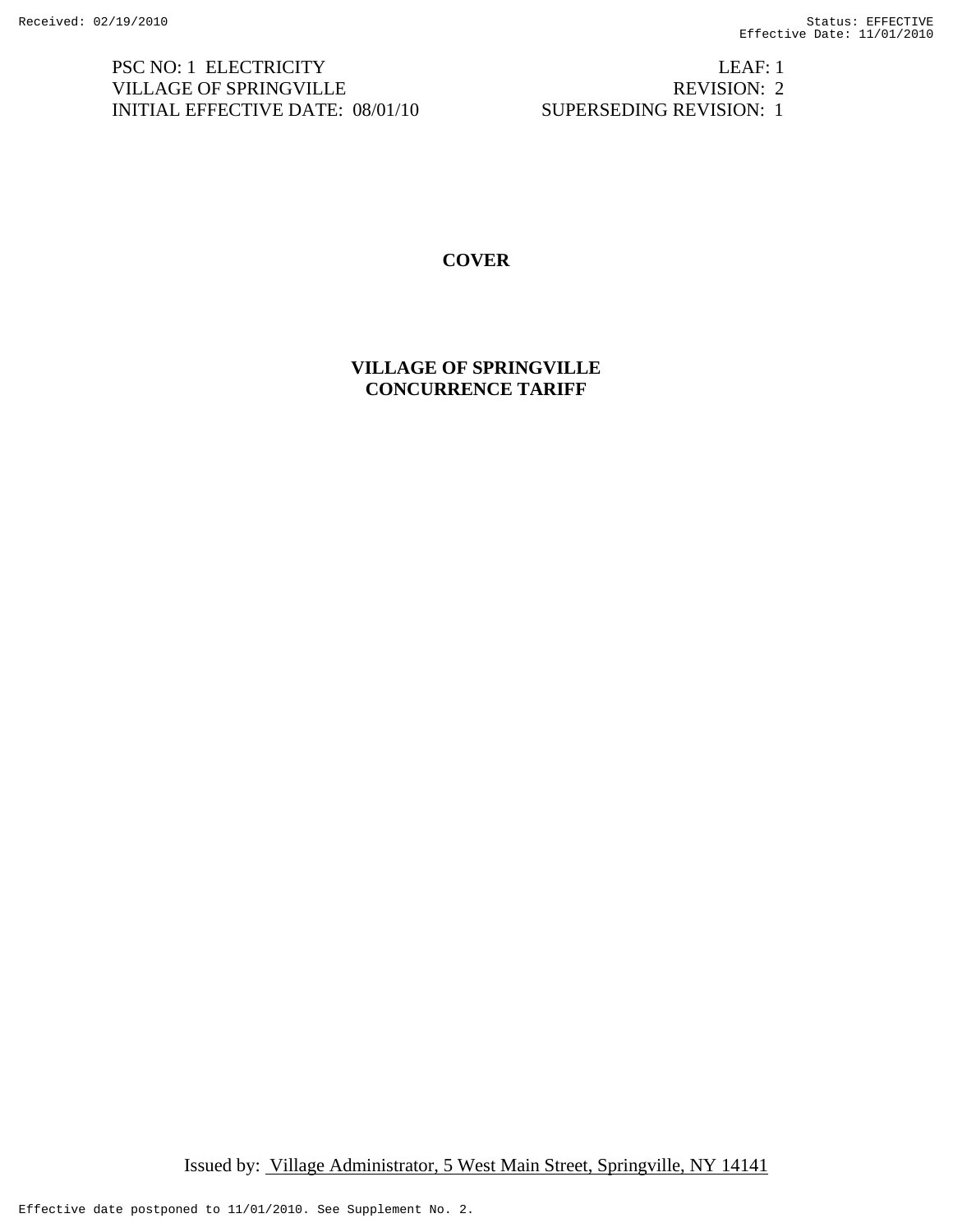PSC NO: 1 ELECTRICITY LEAF: 2 VILLAGE OF SPRINGVILLE REVISION: 3 INITIAL EFFECTIVE DATE: 11/01/10 SUPERSEDING REVISION: 2 Issued in compliance with Commission Order in Case 10-E-0087 issued October 14, 2010.

# **TABLE OF CONTENTS**

|       |                                                                                          | LEAF#                            |
|-------|------------------------------------------------------------------------------------------|----------------------------------|
| I.    | <b>GENERAL INFORMATION</b><br>A. CONCURRENCE<br>B. TERRITORY TO WHICH SCHEDULE APPLIES   | $\mathfrak{Z}$<br>$\overline{3}$ |
| II.   | <b>SERVICE CLASSIFICATION NO. 1</b><br>Residential                                       | $\overline{4}$                   |
| III.  | <b>SERVICE CLASSIFICATION NO. 2</b><br><b>Small General Service – Non-demand Metered</b> | 6                                |
| IV.   | <b>SERVICE CLASSIFICATION NO. 3</b><br>Large General Service – Non-demand Metered        | 8                                |
| V.    | <b>SERVICE CLASSIFICATION NO. 4</b><br>General Service – Demand Metered                  | 10                               |
| VI.   | <b>SERVICE CLASSIFICATION NO. 5</b><br><b>Street Lighting</b>                            | 12                               |
| VII.  | <b>SERVICE CLASSIFICATION NO. 6</b><br>Private Outdoor Lighting                          | 13                               |
| VIII. | <b>CHARGES</b><br>A. RECONNECTION CHARGE<br><b>B. INSUFFICIENT FUNDS CHECK CHARGE</b>    | 16<br>16                         |
| IX.   | PURCHASED POWER ADJUSTMENT CLAUSE                                                        | 17                               |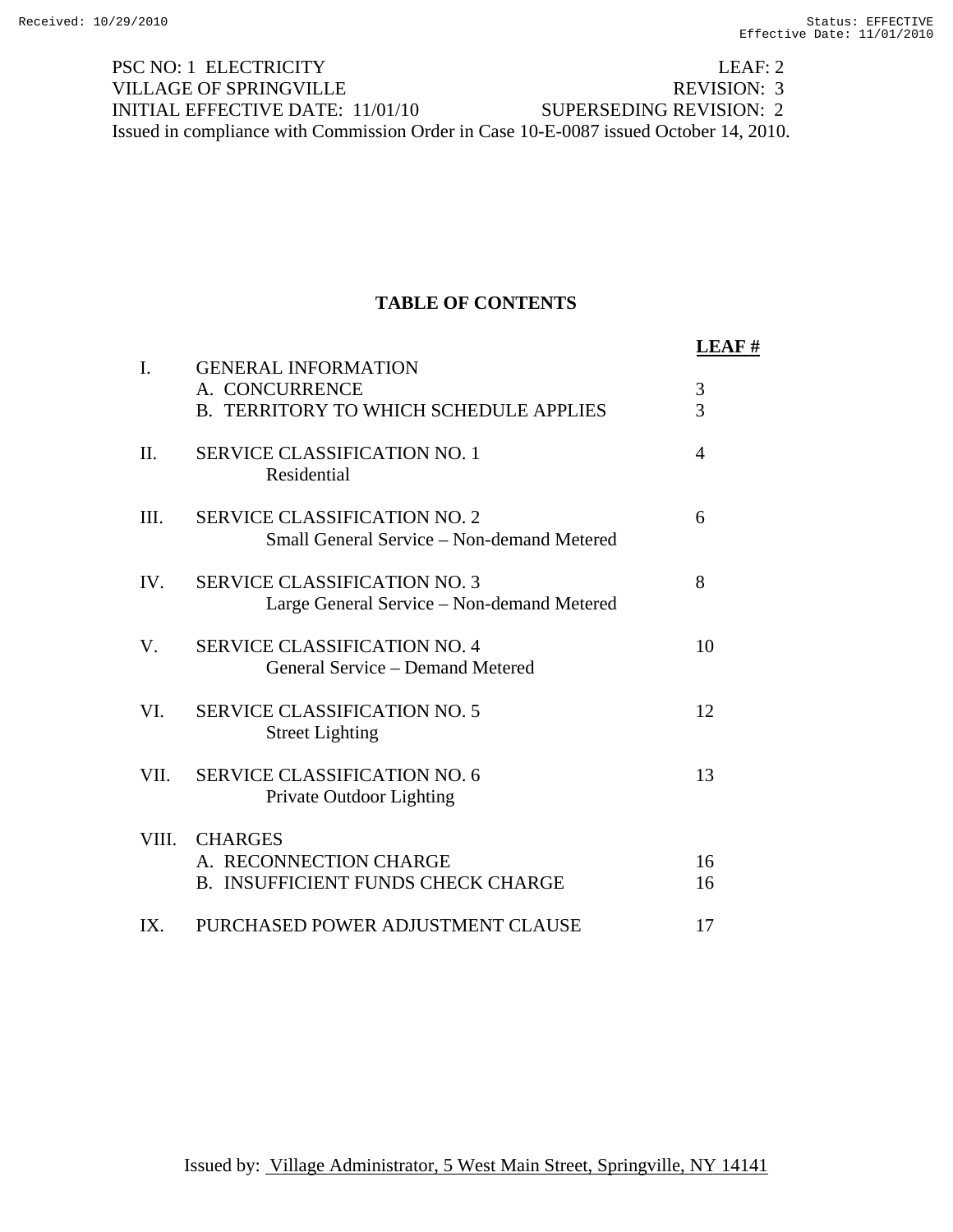PSC NO: 1 ELECTRICITY LEAF: 3 VILLAGE OF SPRINGVILLE REVISION: 2 INITIAL EFFECTIVE DATE: 08/01/10 SUPERSEDING REVISION: 1

# **GENERAL INFORMATION**

# **A. CONCURRENCE**

The Village of Springville concurs in and agrees to abide by the rules and regulations as set forth in the general tariff filed by the New York Municipal Power Agency ("NYMPA") in Case No. 97-E-1575.

# **B. TERRITORY TO WHICH SCHEDULE APPLIES**

These rates, rules and regulations are applicable to the Village of Springville and that portion of the Town of Concord served under franchises granted to the Village of Springville.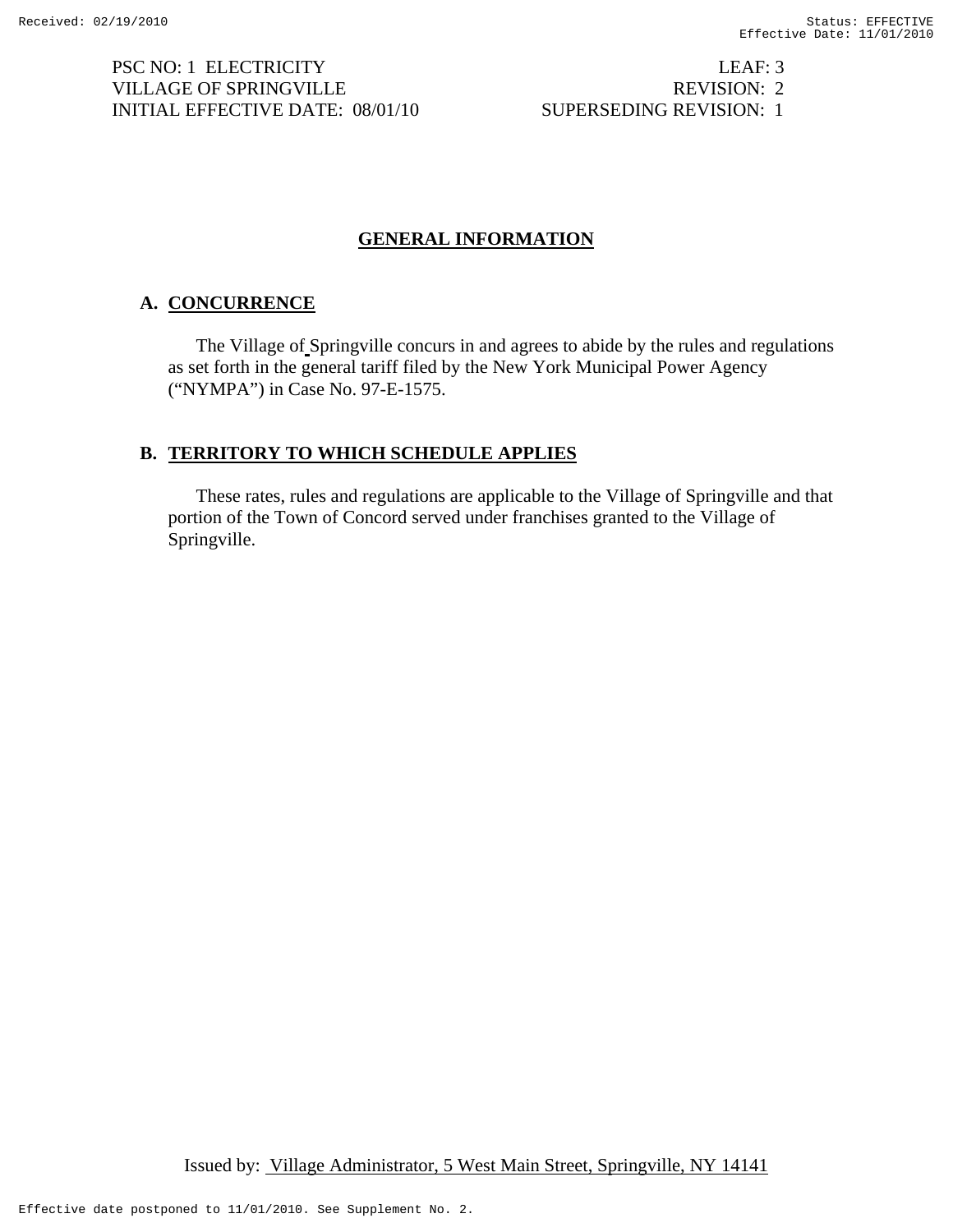PSC NO: 1 ELECTRICITY LEAF: 4 VILLAGE OF SPRINGVILLE AND REVISION: 3 INITIAL EFFECTIVE DATE: 11/01/10 SUPERSEDING REVISION: 2 Issued in compliance with Commission Order in Case 10-E-0087 issued October 14, 2010.

# **SERVICE CLASSIFICATION NO. 1**

Residential

# **APPLICATION TO USE OF SERVICE FOR:**

 Single-phase residential purpose usage in an individual residence; in an individual flat or individual apartment in a multiple-family dwelling; for residential purposes in a rooming house where not more than four (4) rooms are available for rent; and for single phase farm service when supplied through the farm residence meter; used exclusively in connection with religious purposes, and including the operation by such corporation or association of a school, not withstanding that secular subjects are taught at such school; for single-phase service exclusively in connection with a community residence as defined in subdivision 28, 28A or 28B of section 1.03 of the Mental Hygiene Law, provided that such residence is operated by a not-for-profit corporation and if supervisory staff is on site on a twenty-four hour per day basis that the residence provides living accommodations for fourteen or fewer residents; and use for any post or hall owned or leased by a not-for-profit organization that is a veterans organization.

## **CHARACTER OF SERVICE;**

 Continuous, alternating current at approximately 60 cycle, 120 volt, two wire or 120/240 volt, three wire single phase depending upon the characteristics of the load and the circuits from which service is supplied.

| <b>MONTHLY RATE;</b>           |          |
|--------------------------------|----------|
|                                | Rate     |
| <b>Customer Service Charge</b> | \$3.34   |
| Energy Charge, per kWh         |          |
| $0-750$ kWh                    | \$0.0356 |
| 751-1500 kWh                   | \$0.0383 |
| Over 1500 kWh                  | \$0.0405 |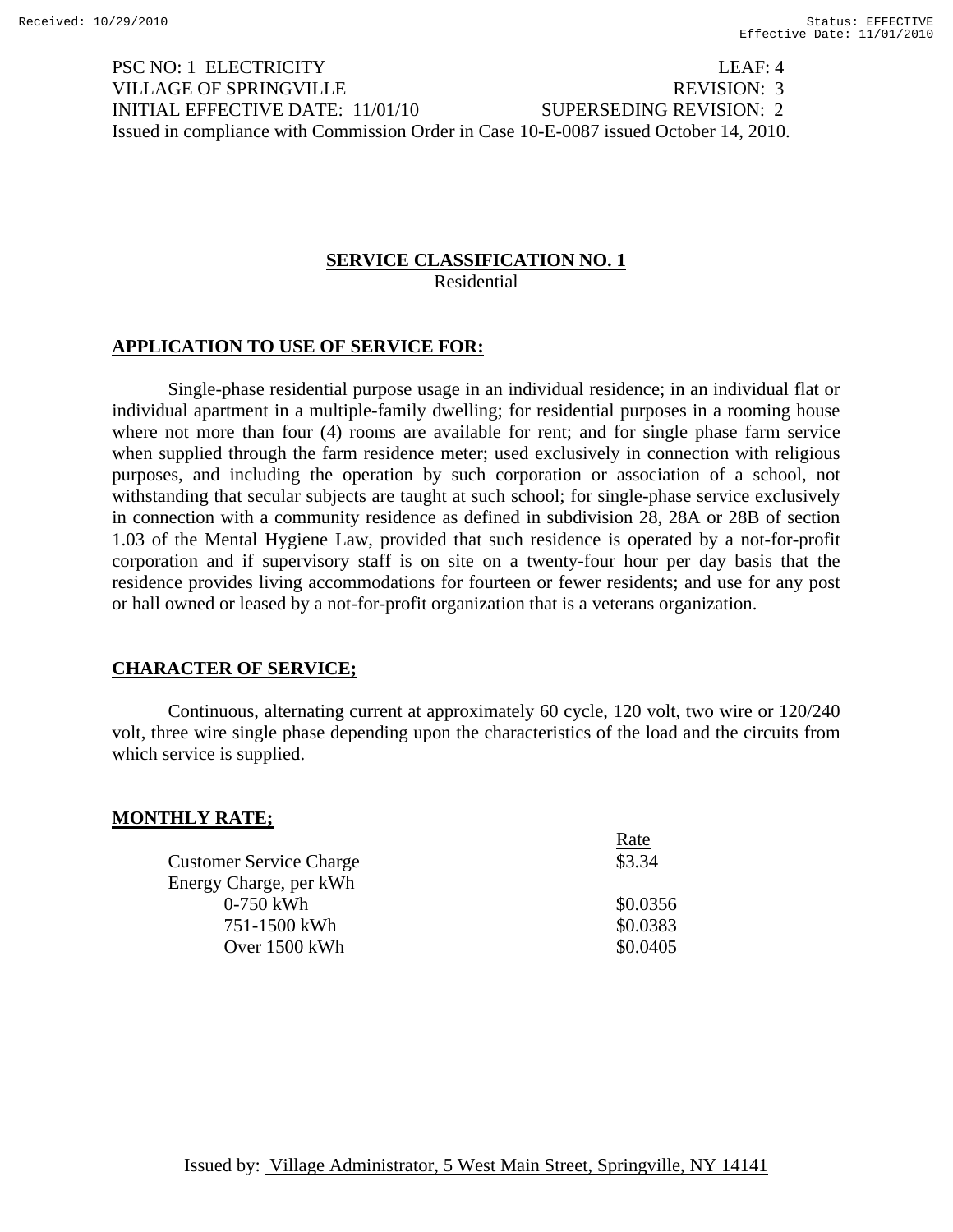PSC NO: 1 ELECTRICITY LEAF: 5 VILLAGE OF SPRINGVILLE REVISION: 2 INITIAL EFFECTIVE DATE: 08/01/10 SUPERSEDING REVISION: 1

#### **SERVICE CLASSIFICATION NO. 1 (CONT'D)**

Residential

#### **MINIMUM CHARGE:**

The minimum charge is the customer charge.

#### **TERMS OF PAYMENT:**

 All bills are due when rendered. Full payment must be received on or before the date shown on the bill to avoid a late payment charge of 1.5% as provided in Rule VIII of the NYMPA generic tariff.

#### **BASE PURCHASED POWER PER KILOWATT-HOUR:**

 The base purchased power cost per kilowatt-hour pursuant to Rule IX.B of the NYMPA generic tariff is \$0.016985.

#### **FACTOR OF ADJUSTMENT:**

 The factor of adjustment pursuant to Rule IX.D of the NYMPA generic tariff is 1.081623.

#### **TERMS:**

The customer may terminate service after 48 hours notice in writing to the Village Clerk.

#### **PURCHASED POWER ADJUSTMENT:**

 The charges set forth in this service classification shall be subject to a purchased power adjustment as explained in Rule IX of the NYMPA generic tariff.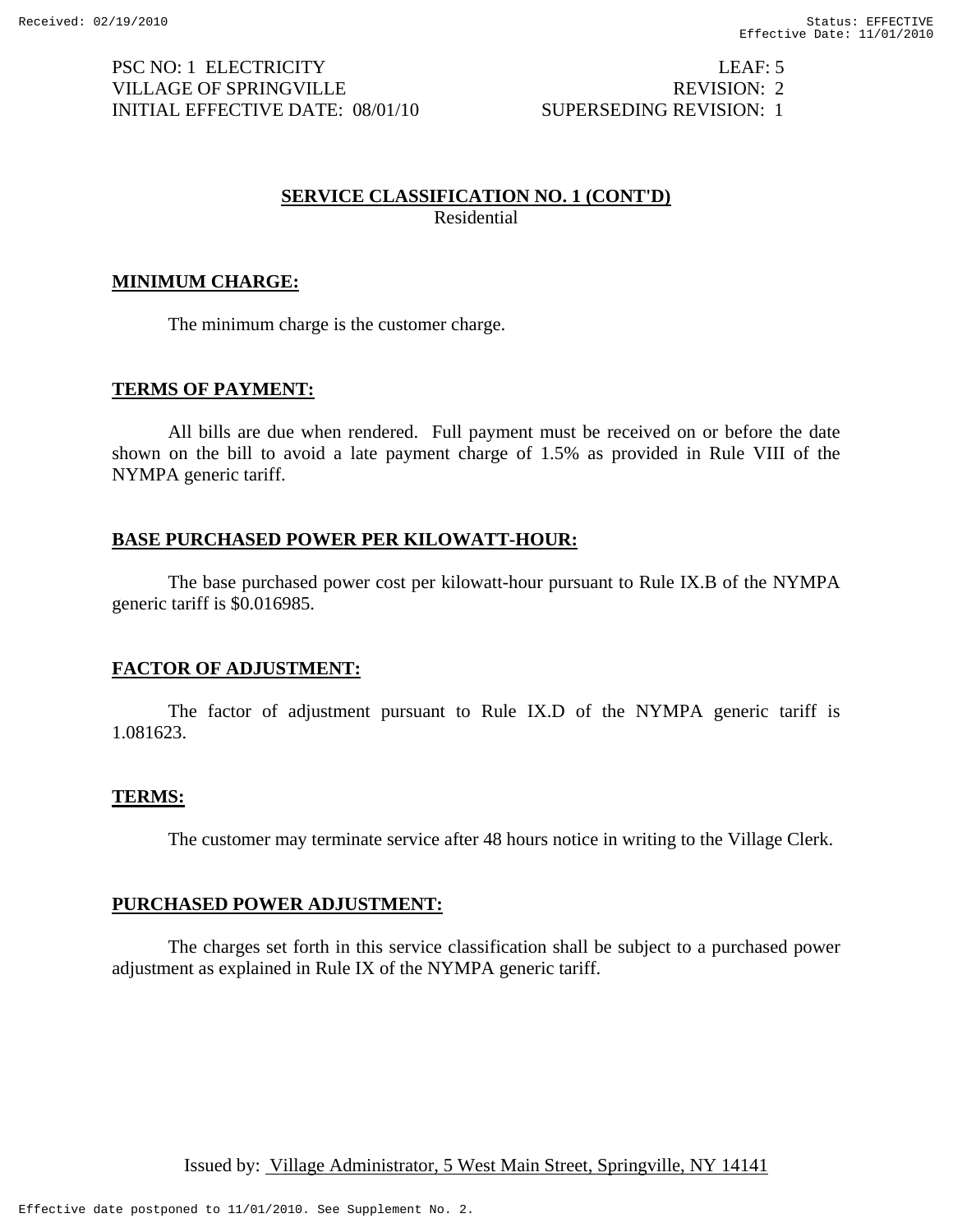PSC NO: 1 ELECTRICITY LEAF 6 VILLAGE OF SPRINGVILLE REVISION: 3 INITIAL EFFECTIVE DATE: 11/01/10 SUPERSEDING REVISION: 2 Issued in compliance with Commission Order in Case 10-E-0087 issued October 14, 2010.

# **SERVICE CLASSIFICATION NO. 2**

Small General Service - Non-demand Metered

# **APPLICATION TO USE OF SERVICE FOR:**

All Commercial and Industrial customers whose active demand does not exceed 75 KW and whose consumption is less than 10,000 kWh.

## **CHARACTER OF SERVICE:**

Alternating current, in single phase or 3 phase, in a variety of voltages from 110 volts to 4800 volts. Specific details based on location and needs may be obtained from the Village Clerk.

## **MONTHLY RATE:**

|                                      | Rate      |
|--------------------------------------|-----------|
| <b>Customer Service Charge</b>       | \$3.83    |
| Energy Charge, per kWh               |           |
| Summer Rate (May through October)    |           |
| All kWh                              | \$0.04893 |
|                                      |           |
| Winter Rate (November through April) |           |
| $0-2,500$ kWh                        | \$0.05219 |
| 2,501-5,000 kWh                      | \$0.05437 |
| 5,001-10,000 kWh                     | \$0.05747 |
|                                      |           |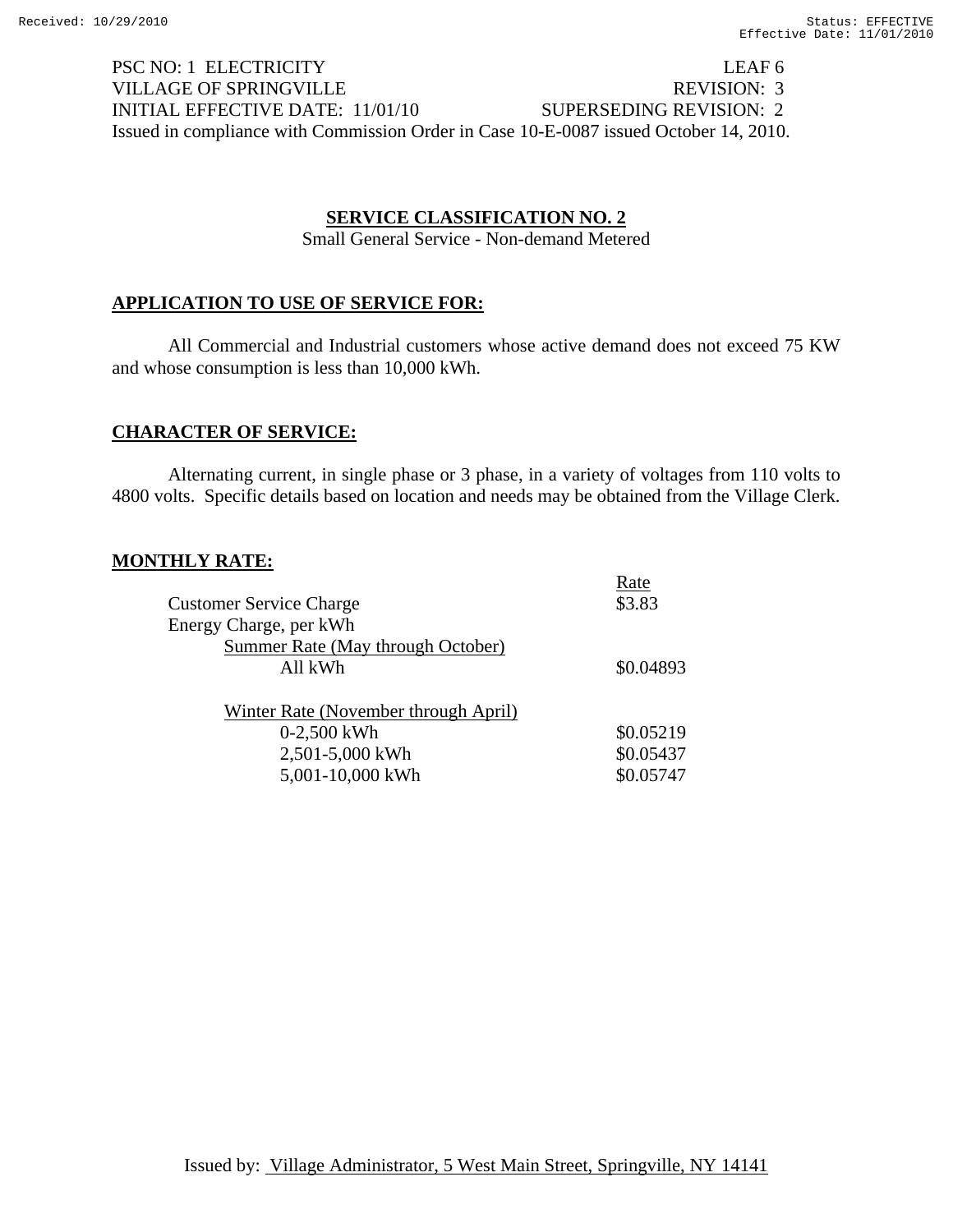PSC NO: 1 ELECTRICITY LEAF 7 VILLAGE OF SPRINGVILLE REVISION: 2 INITIAL EFFECTIVE DATE: 08/01/10 SUPERSEDING REVISION: 1

#### **SERVICE CLASSIFICATION NO. 2 (CONT'D)**

Small General Service - Non-demand Metered

#### **MINIMUM CHARGE:**

The minimum charge is the customer charge.

#### **TERMS OF PAYMENT:**

All bills are due when rendered. Full payment must be received on or before the date shown on the bill to avoid a late payment charge of 1.5% as provided in Rule VIII of the NYMPA generic tariff.

#### **BASE PURCHASED POWER PER KILOWATT-HOUR:**

 The base purchased power cost per kilowatt-hour pursuant to Rule IX.B of the NYMPA generic tariff is \$0.016985.

#### **FACTOR OF ADJUSTMENT:**

 The factor of adjustment pursuant to Rule IX.D of the NYMPA generic tariff is 1.081623.

#### **TERMS:**

A customer in this service classification will remain in this service classification for one (1) year after evaluation (July), determination for remaining in this classification shall be a usage of 10,000 kWh or less, for a period of 9 months out of the previous 12 months. The customer will then be transferred to Service Classification No. 3. The customer may terminate service after 48 hours notice in writing to the Village Clerk.

#### **PURCHASED POWER ADJUSTMENT:**

The charges set forth in this service classification shall be subject to a purchased power adjustment as explained in Rule IX of the NYMPA generic tariff.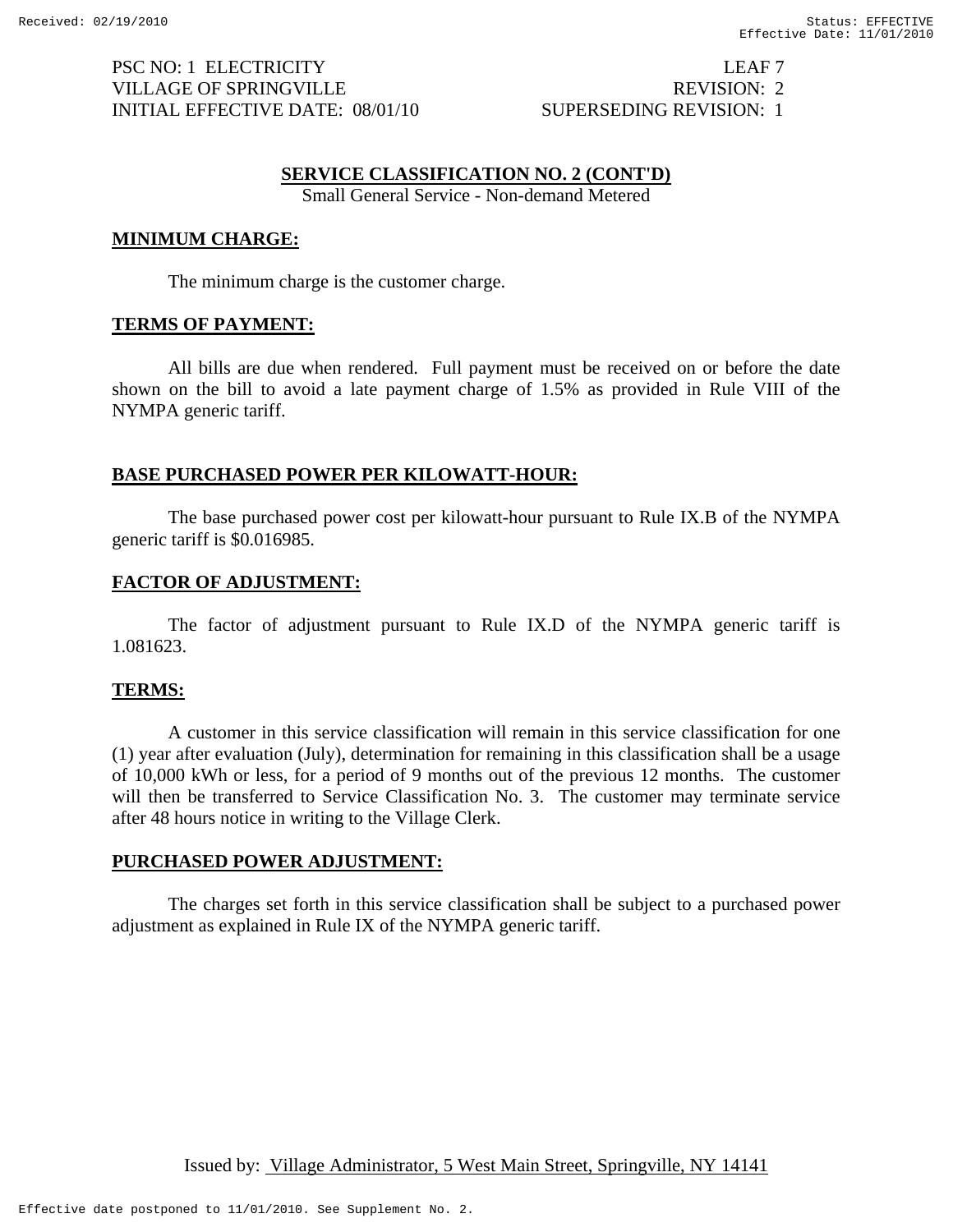PSC NO: 1 ELECTRICITY LEAF 8 VILLAGE OF SPRINGVILLE THE REVISION: 3 INITIAL EFFECTIVE DATE: 11/01/10 SUPERSEDING REVISION: 2 Issued in compliance with Commission Order in Case 10-E-0087 issued October 14, 2010.

## **SERVICE CLASSIFICATION NO. 3**

Large General Service – Non-demand Metered

#### **APPLICATION TO USE OF SERVICE FOR:**

All Commercial and Industrial customers whose active demand does not exceed 75 KW and whose consumption is more than 10,000 kWh.

#### **CHARACTER OF SERVICE:**

Alternating current, in single phase or 3 phase, in a variety of voltages from 110 volts to 4800 volts. Specific details based on location and needs may be obtained from the Village Clerk.

#### **MONTHLY RATE:**

|                                | <u>Rate</u> |
|--------------------------------|-------------|
| <b>Customer Service Charge</b> | \$16.42     |
| Energy Charge, per kWh         | \$0.0505    |

## **MINIMUM CHARGE:**

The minimum charge is the customer charge.

## **TERMS OF PAYMENT:**

 All bills are due when rendered. Full payment must be received on or before the date shown on the bill to avoid a late payment charge of 1.5% as provided in Rule VIII of the NYMPA generic tariff.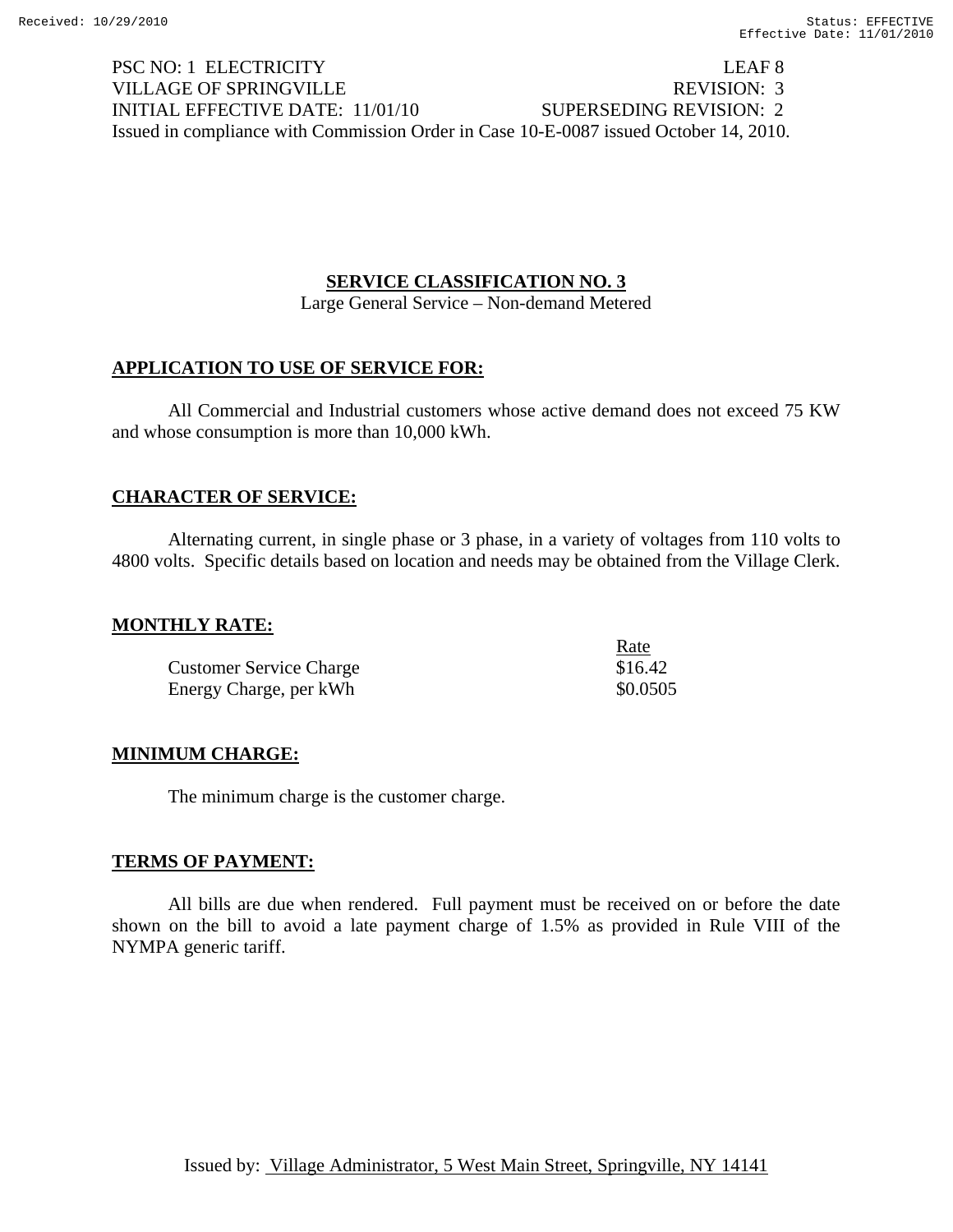PSC NO: 1 ELECTRICITY LEAF 9 VILLAGE OF SPRINGVILLE REVISION: 2 INITIAL EFFECTIVE DATE: 08/01/10 SUPERSEDING REVISION: 1

**SERVICE CLASSIFICATION NO. 3 (CONT'D)**

Large General Service – Non-demand Metered

#### **TERMS:**

A customer in this service classification will remain in this service classification for one (1) year after evaluation (July), determination for remaining in this classification shall be a usage of 10,000 kWh or more, for a period of 9 months out of the previous 12 months. The customer will then be transferred to Service Classification No. 2.

## **BASE PURCHASED POWER PER KILOWATT-HOUR:**

 The base purchased power cost per kilowatt-hour pursuant to Rule IX.B of the NYMPA generic tariff is \$0.016985.

## **FACTOR OF ADJUSTMENT:**

 The factor of adjustment pursuant to Rule IX.D of the NYMPA generic tariff is 1.081623.

#### **PURCHASED POWER ADJUSTMENT:**

 The charges set forth in this service classification shall be subject to a purchased power adjustment as explained in Rule IX of the NYMPA generic tariff.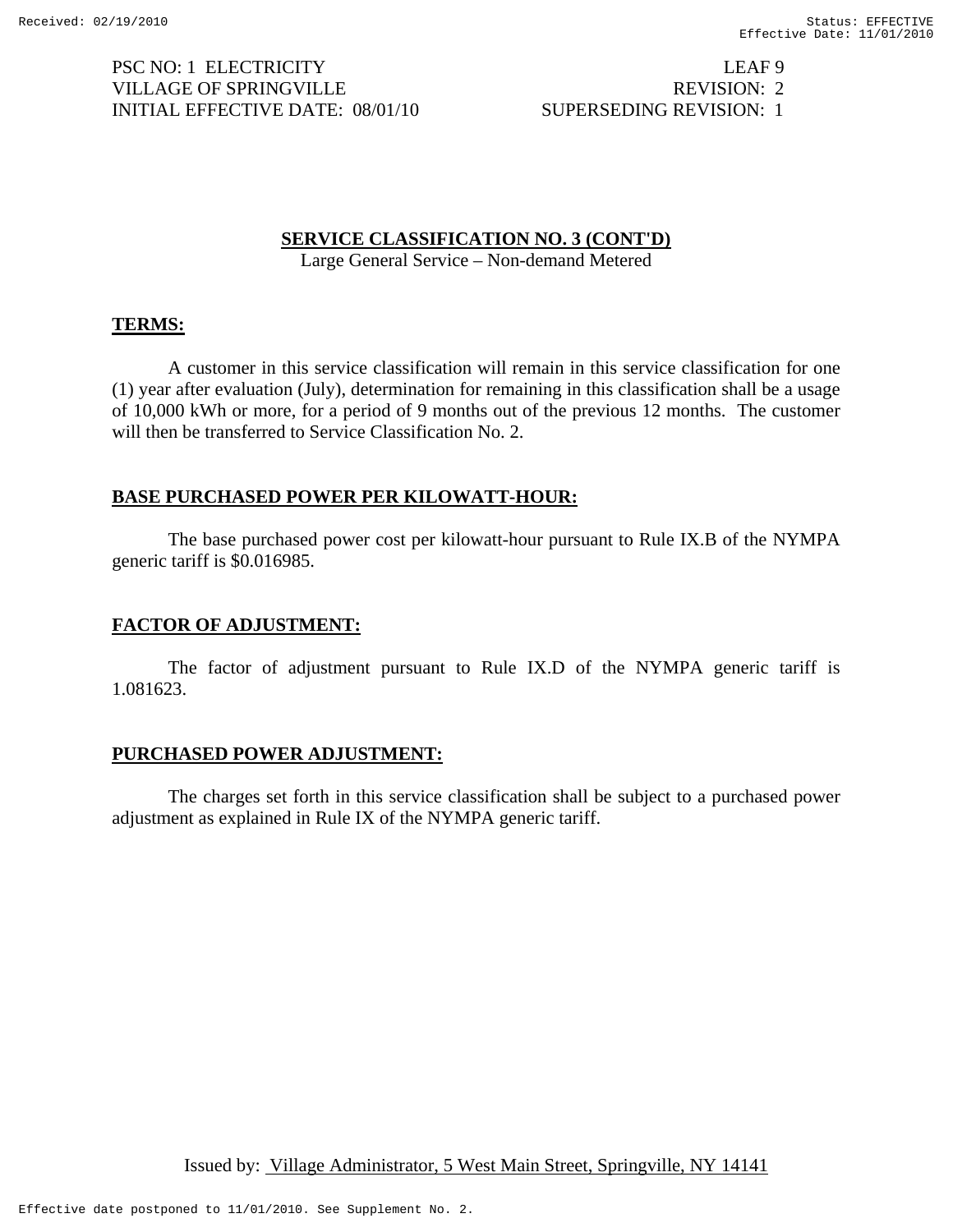PSC NO: 1 ELECTRICITY LEAF 10 VILLAGE OF SPRINGVILLE REVISION: 3 INITIAL EFFECTIVE DATE: 11/01/10 SUPERSEDING REVISION: 2 Issued in compliance with Commission Order in Case 10-E-0087 issued October 14, 2010.

## **SERVICE CLASSIFICATION NO. 4**

General Service – Demand Metered

## **APPLICATION TO USE OF SERVICE FOR:**

All Commercial and Industrial customers whose active demand exceeds 75 KW and whose consumption is more than 10,000 kWh.

#### **CHARACTER OF SERVICE:**

Alternating current, in single phase or 3 phase, in a variety of voltages from 110 volts to 4800 volts. Specific details based on location and needs may be obtained from the Village Clerk.

#### **MONTHLY RATE:**

|                        | Rate     |
|------------------------|----------|
| Demand Charge, per kW  | \$2.90   |
| Energy Charge, per kWh | \$0.0287 |

## **TERMS OF PAYMENT:**

 All bills are due when rendered. Full payment must be received on or before the date shown on the bill to avoid a late payment charge of 1.5% as provided in Rule VIII of the NYMPA generic tariff.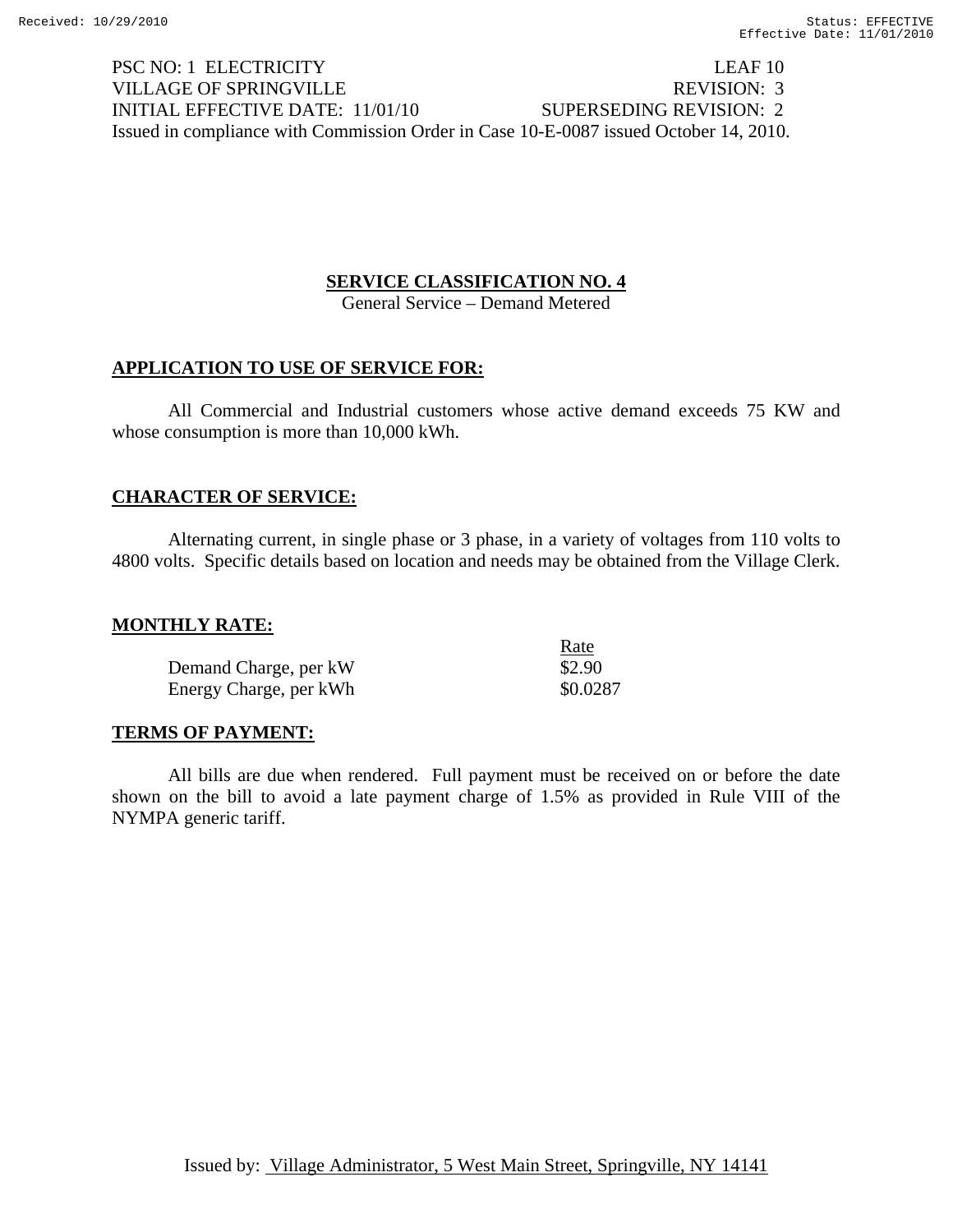PSC NO: 1 ELECTRICITY LEAF 11 VILLAGE OF SPRINGVILLE **REVISION:** 2 INITIAL EFFECTIVE DATE: 08/01/10 SUPERSEDING REVISION: 1

# **SERVICE CLASSIFICATION NO. 4 (CONT'D)**

General Service – Demand Metered

# **TERM:**

 One year, commencing at the date of installation and thereafter from year to year until canceled in writing by the customer upon thirty (30) days notice.

## **DETERMINATION OF DEMAND:**

 The Active Demand shall be the maximum fifteen (15) minute integrated kilowatt (KW) demand. For billing purposes, the Active Demand shall be the greatest of the following:

- 1. The Demand occurring during the month for which charge is made.
- 2. One-half (1/2) of the highest Demand occurring during any of the preceding eleven (11) months.
- 3. Seventy-five (75) Kilowatts (kW)

## **BASE PURCHASED POWER PER KILOWATT-HOUR:**

 The base purchased power cost per kilowatt-hour pursuant to Rule IX.B of the NYMPA generic tariff is \$0.016985.

## **FACTOR OF ADJUSTMENT:**

 The factor of adjustment pursuant to Rule IX.D of the NYMPA generic tariff is 1.081623.

#### **TERMS:**

A customer in this service classification will remain in this service classification for one (1) year after evaluation (July), determination for remaining in this classification shall be a demand of 75 KW, for a period of 9 months out of the previous 12 months. The customer will then be transferred to Service Classification No. 3.

## **PURCHASED POWER ADJUSTMENT:**

 The charges set forth in this service classification shall be subject to a purchased power adjustment as explained in Rule IX of the NYMPA generic tariff.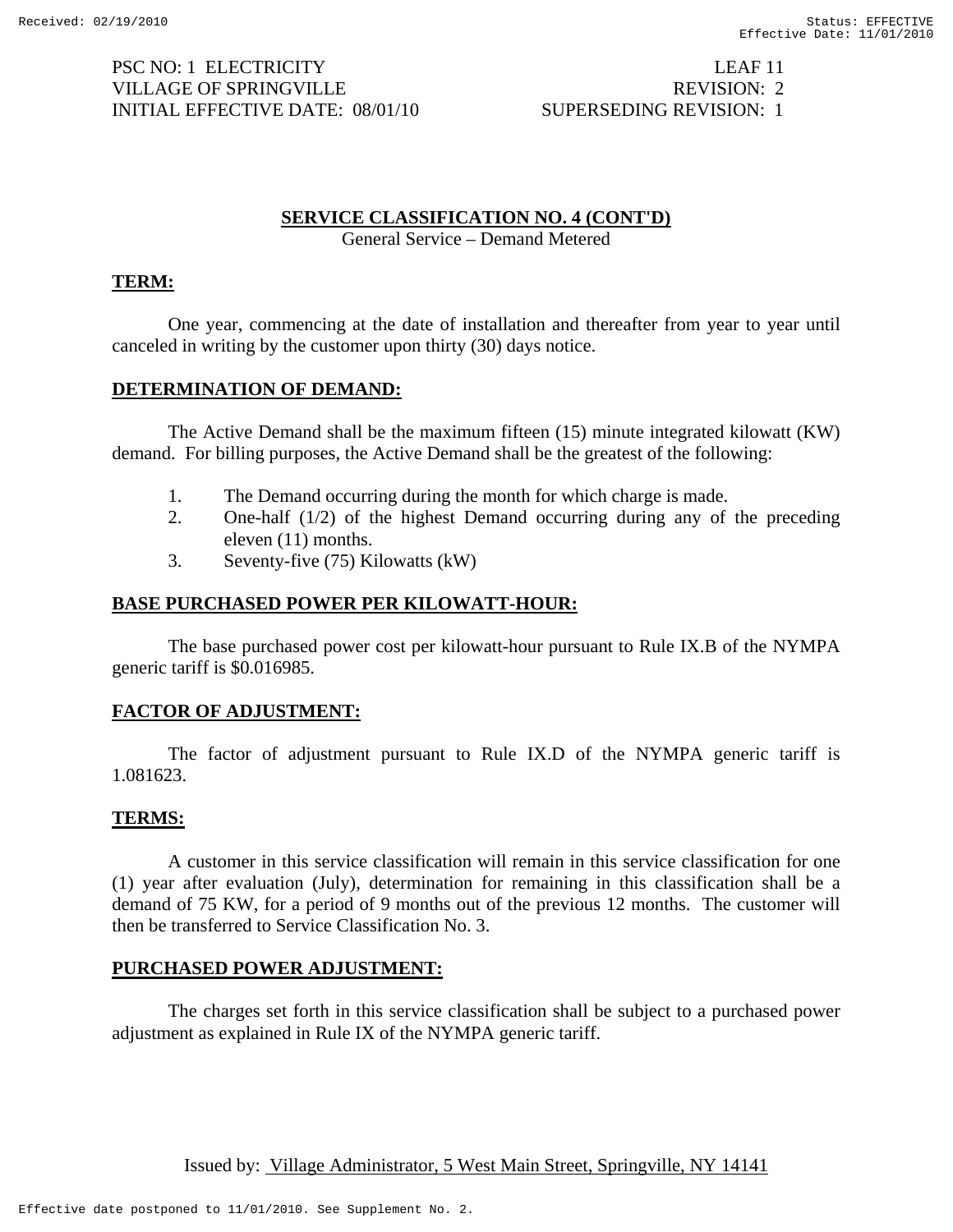PSC NO: 1 ELECTRICITY LEAF 12 VILLAGE OF SPRINGVILLE REVISION: 3 INITIAL EFFECTIVE DATE: 11/01/10 SUPERSEDING REVISION: 2 Issued in compliance with Commission Order in Case 10-E-0087 issued October 14, 2010.

# **SERVICE CLASSIFICATION NO. 5** Street Lighting

# **APPLICATION TO USE OF SERVICE FOR:**

 Public outdoor lighting from multiple circuits. Monthly charges are assessed at a flat rate per fixture.

# **CHARACTER OF SERVICE:**

 Unmetered service. Limited period, approximately 4000 hours per year, 60 cycle alternating current at approximately 115 volts.

## **MONTHLY RATE:**

| Rate     |
|----------|
| \$5.59   |
| \$4.95   |
| \$7.04   |
| \$4.85   |
| \$6.12\$ |
|          |

#### **BASE PURCHASED POWER PER KILOWATT-HOUR:**

 The base purchased power cost per kilowatt-hour pursuant to Rule IX.B of the NYMPA generic tariff is \$0.016985.

## **FACTOR OF ADJUSTMENT:**

 The factor of adjustment pursuant to Rule IX.D of the NYMPA generic tariff is 1.081623.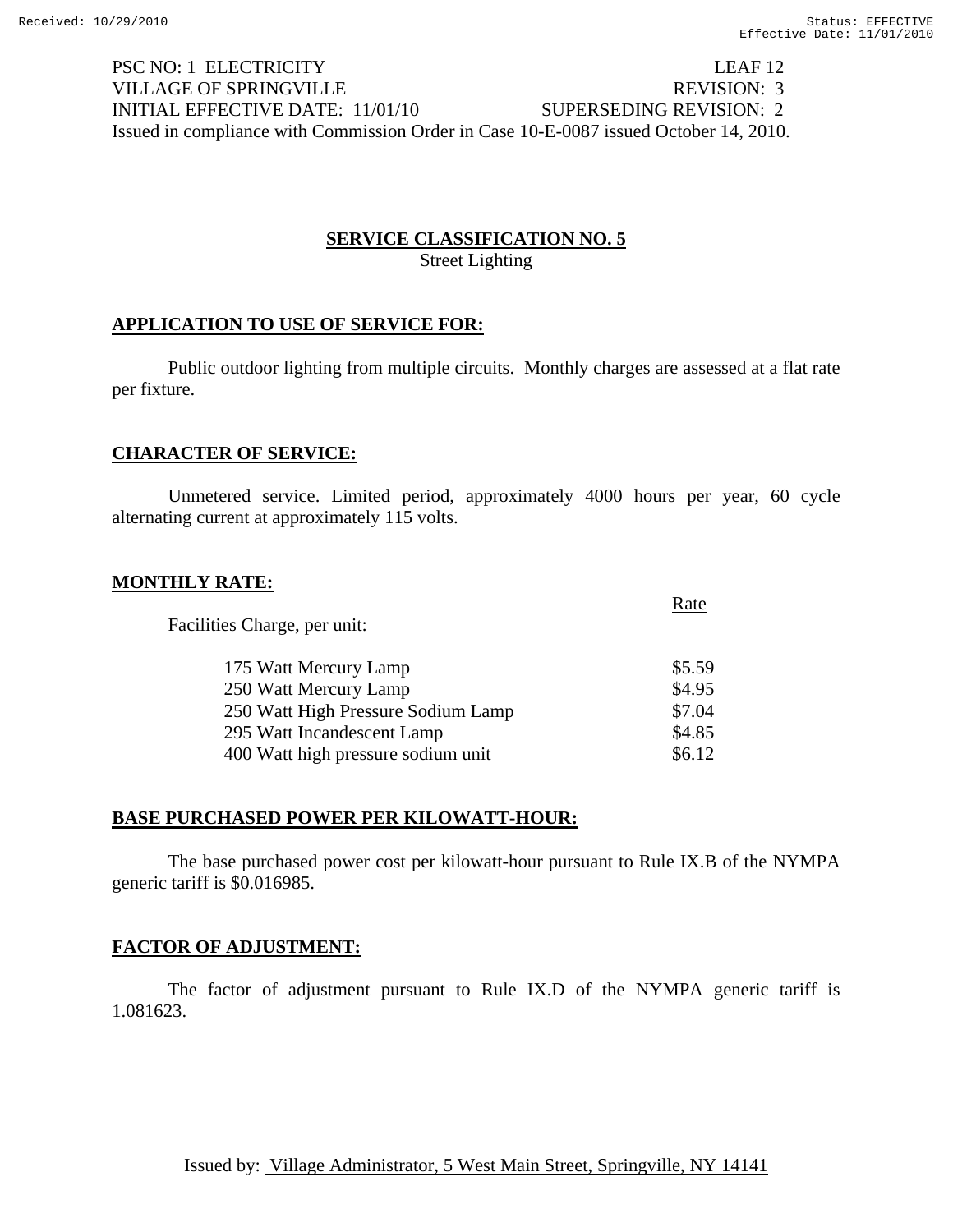PSC NO: 1 ELECTRICITY LEAF 13 VILLAGE OF SPRINGVILLE REVISION: 5 INITIAL EFFECTIVE DATE: 07/01/11 SUPERSEDING REVISION: 4

#### **SERVICE CLASSIFICATION NO. 6**

Private Outdoor Lighting

#### **APPLICATION TO USE OF SERVICE FOR:**

All private outdoor lighting from multiple circuits. Monthly charges are assessed at a flat rate per fixture.

## **CHARACTER OF SERVICE:**

Unmetered service. Limited period, approximately 4000 hours per year, 60 cycle alternating current at approximately 120 volts.

#### **MONTHLY RATE:**

| Facilities Charge, per unit: |         |
|------------------------------|---------|
| 175 Watt Mercury Vapor       | \$9.34  |
| 400 Watt Mercury Vapor       | \$16.99 |
| 70 Watt Metal Halide         | \$4.14  |
| 150 Watt Metal Halide        | \$5.92  |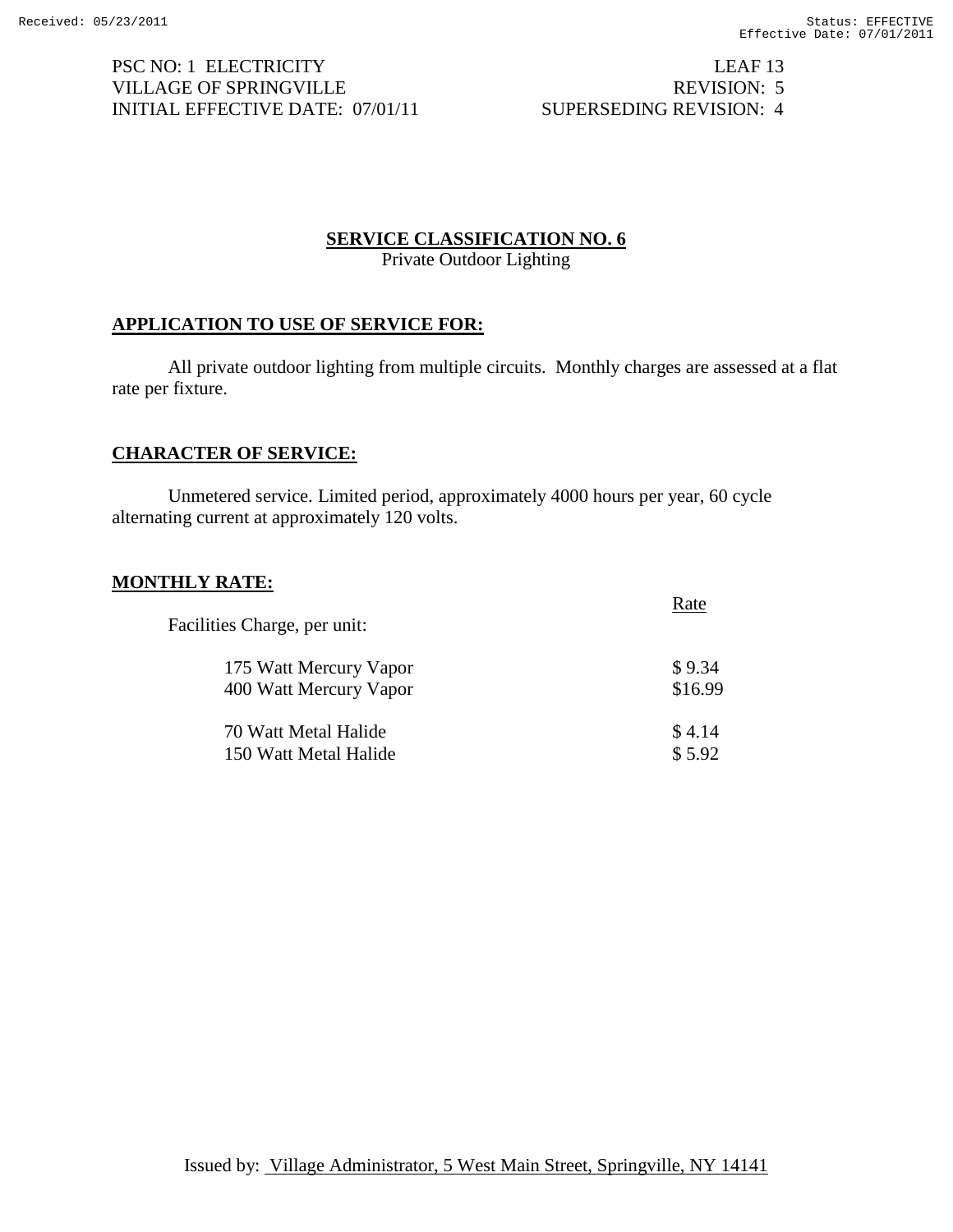PSC NO: 1 ELECTRICITY LEAF 14 VILLAGE OF SPRINGVILLE REVISION: 2 INITIAL EFFECTIVE DATE: 08/01/10 SUPERSEDING REVISION: 1

# **SERVICE CLASSIFICATION NO. 6 (CONT'D)**

Private Outdoor Lighting

# **TERMS OF PAYMENT:**

All bills are due when rendered. Full payment must be received on or before the date shown on the bill to avoid a late payment charge of 1.5% as provided in Rule VIII of the NYMPA generic tariff.

# **BASE PURCHASED POWER PER KILOWATT-HOUR:**

 The base purchased power cost per kilowatt-hour pursuant to Rule IX.B of the NYMPA generic tariff is \$0.016985.

# **FACTOR OF ADJUSTMENT:**

 The factor of adjustment pursuant to Rule IX.D of the NYMPA generic tariff is 1.081623.

## **TERM:**

 One year, commencing at the date of installation and thereafter from year to year until canceled in writing by the customer upon thirty (30) days notice to the Village Clerk.

# **PURCHASED POWER ADJUSTMENT:**

 The charges set forth in this service classification shall be subject to a purchased power adjustment as explained in Rule IX of the NYMPA generic tariff.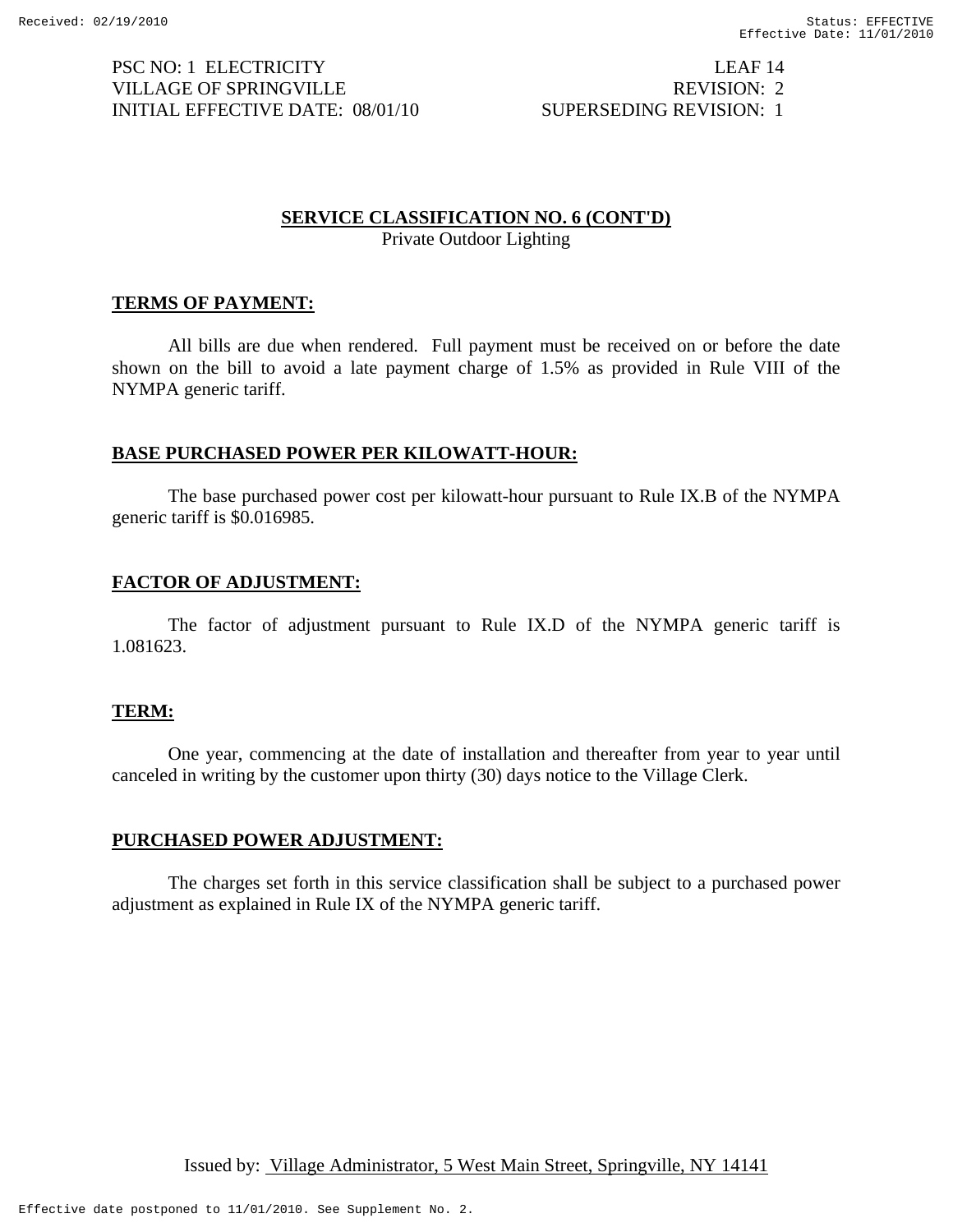PSC NO: 1 ELECTRICITY LEAF 15 VILLAGE OF SPRINGVILLE REVISION: 2 INITIAL EFFECTIVE DATE: 08/01/10 SUPERSEDING REVISION: 1

## **SERVICE CLASSIFICATION NO. 6 (CONT'D)** Private Outdoor Lighting

# **SPECIAL PROVISIONS:**

- A. The Village Board of Springville through its Electric Division of the Dept. of Public Works will furnish, install, own, operate and maintain a photoelectrically controlled mercury vapor luminaire or flood as specified in above "RATE".
- B. The lighting unit will be installed only on private property owned or leased by the customer. The customer will furnish the necessary pole or other support, where required, and the necessary wiring to connect the unit on the line side of the customer's meter. The Board reserves the right to require a location and mounting height which will provide proper light distribution from utilities is appropriately located, the Board may waive the requirement that the support for the bracket mounted luminaire be furnished by the customer, and may install the unit on the Utility owned pole.
- C. Upon request of the customer, the Village Board will change the location of the lighting unit, providing a proper support is furnished and the customer agrees to pay the Board for the cost incurred in making such change.
- D. Lighting service will be provided every night and all night during the hours between 30 minutes after sunset and 30 minutes before sunrise, aggregating about 4000 hours per year, unless prevented by accidents or other causes beyond the control of the Village Board.
- E. The customer shall notify the Electric Division whenever the lamp shall become extinguished or out of service for any reason and the Electric Division shall replace the lamp and/or make the necessary repairs with reasonable promptness.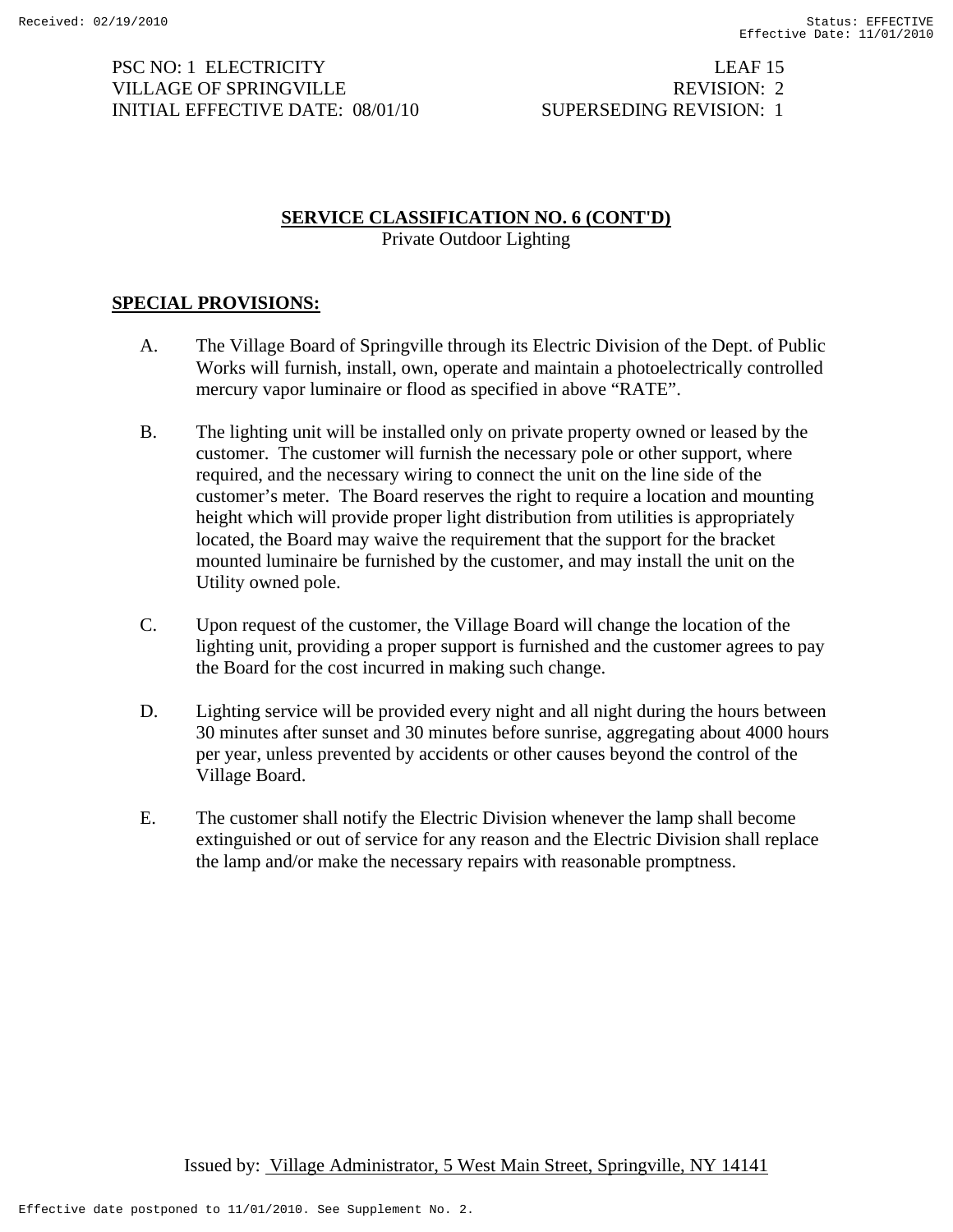PSC NO: 1 ELECTRICITY LEAF 16 VILLAGE OF SPRINGVILLE THE REVISION: 2 INITIAL EFFECTIVE DATE: 08/01/10 SUPERSEDING REVISION: 1

# **CHARGES**

# **A. RECONNECTION CHARGE:**

When service has been discontinued, either by the municipality as per provided in the NYMPA generic tariff or at the request of the consumer and the same consumer applies for reconnection of service at the same premises within four (4) months, there shall be a reconnection charge payable before service will be reestablished, in the amounts as follows:

> \$50.00 during the regular working hours of the Electric Division, Monday through Friday; 7:00am – 3:30pm.

## **B. INSUFFICIENT FUNDS CHECK CHARGE:**

Any checks received in payment for electric service which are returned to the municipality for insufficient funds or are otherwise dishonored by the bank, shall bear a nonrecurring charge of \$20.00 for each check that has to be processed by the municipality. If two checks have been returned by the bank, the customer who issued the dishonored checks may be required by the municipality to render future payments by cash, money order, certified or cashiers check.

Post-dated checks shall be returned to the customer as invalid for the transaction. Only United States currency shall be accepted for payment of accounts due the municipality.